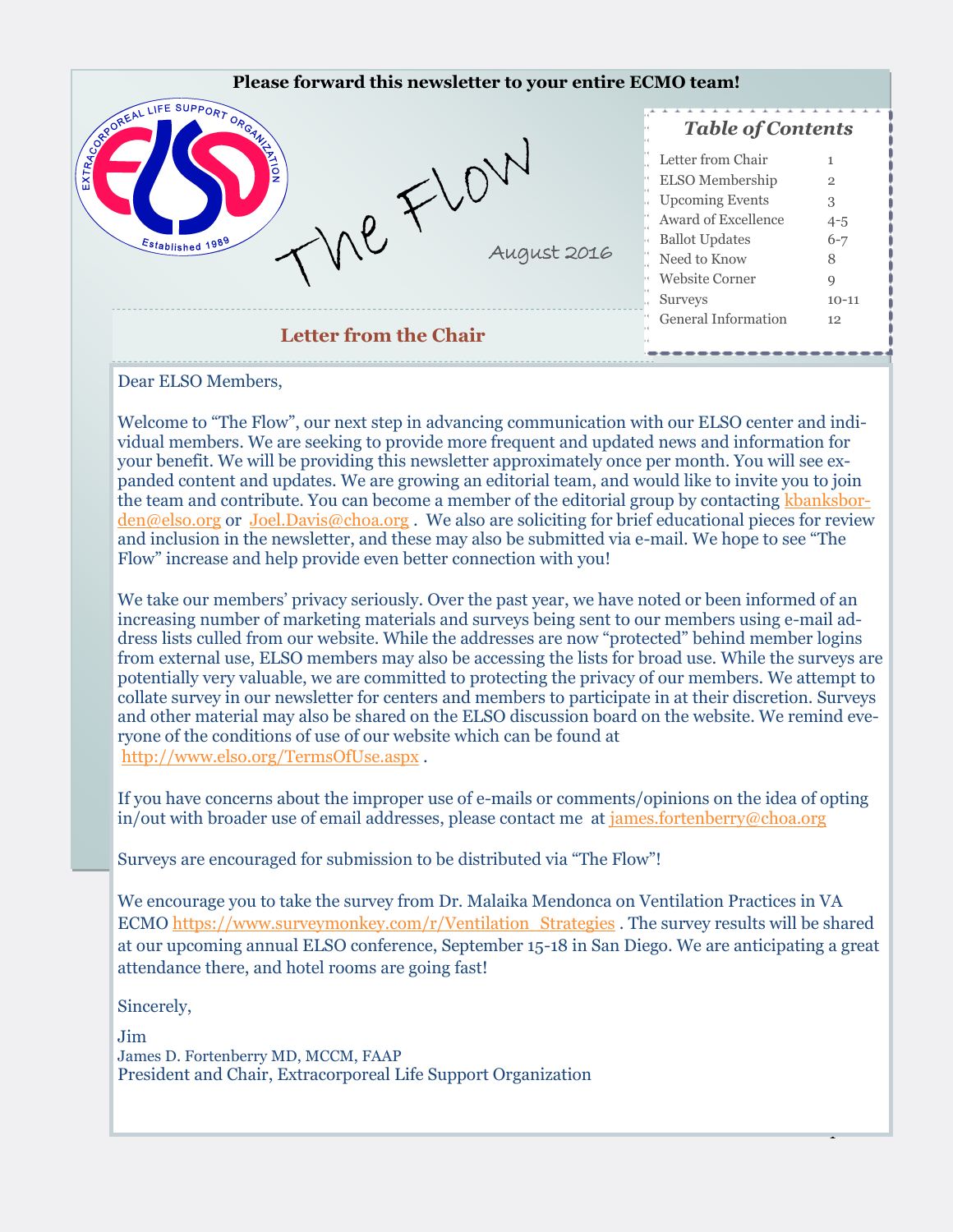# **ELSO INDIVIDUAL MEMBERSHIPS**



 $\overline{2}$ 

# **ELSO Membership**

- ECMO clinicians, research scientists, and members of regulatory and public health institutions are now eligible for membership in ELSO.
- Membership allows physicians, nurses, perfusionists, respiratory therapists, researchers and others healthcare professionals to become more directly involved in the world's largest ECMO community.
- Affiliation with an ELSO Member Center is not necessary to apply
- Members receive benefits separate from Member Center privileges

# **Benefits of membership include:**

- Direct participation in the world's largest ECMO community
- ELSO Member Newsletters
- ELSO Registry Data Reports— July 2016 Reports available on website!
- Discounts on one copy of the ELSO Red Book (\$20 off list price) and one copy of the ECMO Specialist Manual (\$5 off)
- 10% discount on Annual ELSO Conference Registration fee
- Official Certificate of ELSO Membership
- Admission to the Members-Only Business Meeting at the Annual ELSO Conference
- Discounted registration rates for global ELSO Chapter Conferences (EuroELSO, Asia-Pacific ELSO, Latin-America ELSO, South & West Asia ELSO)
- Access to the ELSO Online Discussion Board
- Access to ELSO Online ECMO Knowledge Assessment Examination (Certificate of Completion included upon successful completion)
- Eligibility to participate in ELSO Committees and Working groups

Please visit us at<http://www.elso.org/members/individualMembership.aspx>

*Please note that for the 10% discount on the Annual North American ELSO conference it can take up to 2 weeks to import your discount code into the CVENT registration program.* 

> The 27th Annual ELSO Conference in Conjunction wit<br>AmSECT is only a few weeks away. We have over 50<br>registrants, over 15 exhibitors, and 97 abstracts. We<br>forward to seeing you all there. If you have not alrea<br>registered yo he 27th Annual ELSO Conference in Conjunction with AmSECT is only a few weeks away. We have over 500 registrants, over 15 exhibitors, and 97 abstracts. We look forward to seeing you all there. If you have not already

> Take part in the preliminary meeting of the Adult ECMO Working Group on Friday, Sept. 17th @ 5pm (Grand A)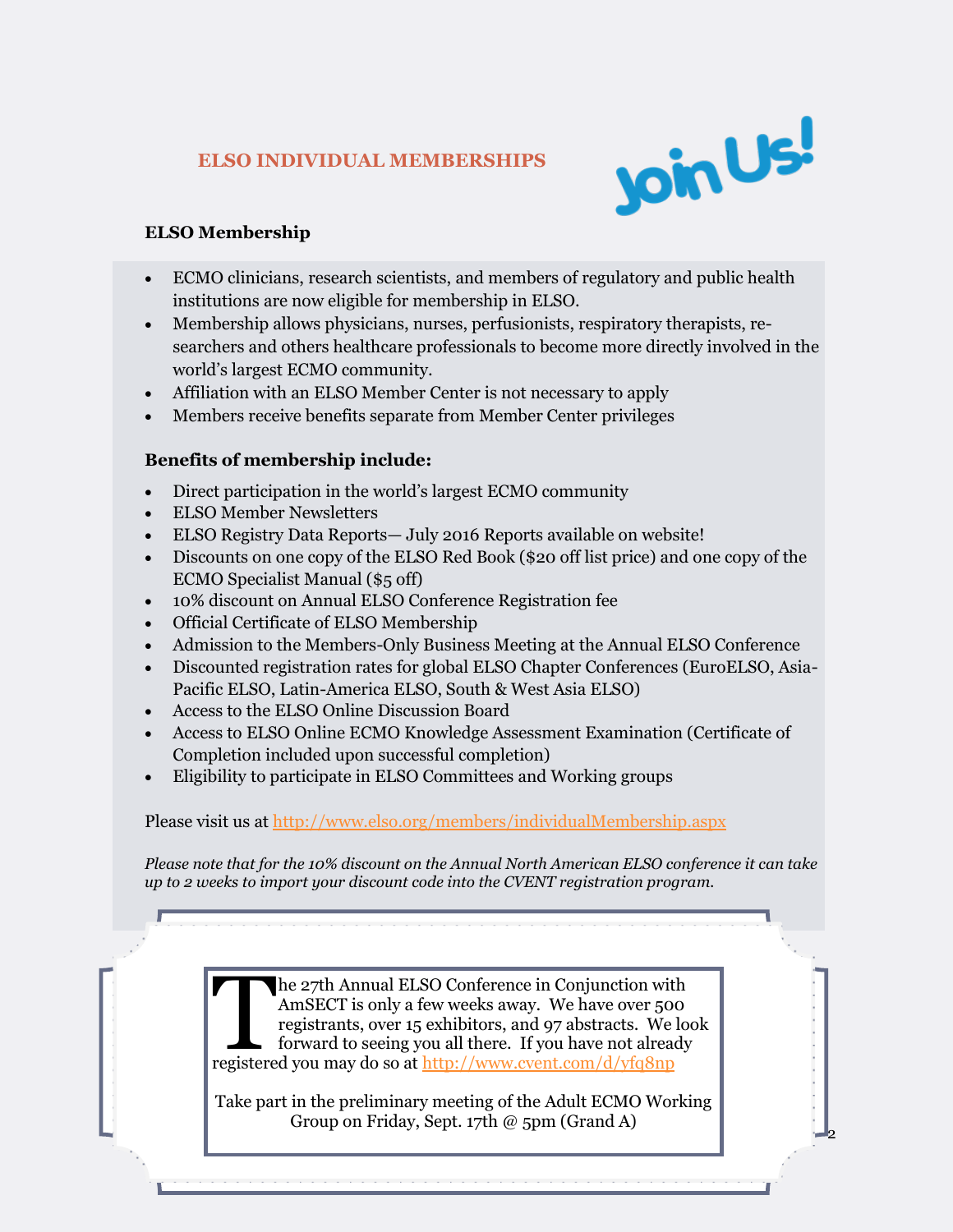# **UPCOMING MEETINGS AND COURSES**



#### **27th Annual ELSO Conference in Conjunction with AmSECT 09/15/2016 - 09/18/2016**

<http://www.cvent.com/d/yfq8np> Location: San Diego, CA

**ELSO Adult ECMO Training Course** 11/02/2016 - 11/05/2016 (Registration Closed) Location: Emory Conference Center, Atlanta GA

**SCCM/ELSO ECMO Management Course**

09/29/2016 - 09/30/2016 (Registration Closed) Location: University of Arizona Simulation Center, Phoenix, AZ

# **Two Day ECMO Management Course**

01/20/2017—01/21/2017 Registration is through [http://www.sccm.org](http://www.sccm.org/) Location: Ala Moana Hotel in Honolulu, Hawaii



**33rd Annual Children's National Symposium: ECMO and the Advanced Therapies for Respiratory Failure** 02/26/2017 - 03/02/2017 <http://www.cvent.com/d/1fqxtc> Location: Keystone, Colorado USA



# **2nd Annual Latin American ELSO Conference**

11/30/2016 - 12/02/2016 <http://elsocancun2016.com/> Location: Cancun, Mexico



# **THE FLOW NEWSLETTER EDITORS NEEDED!!!**

We are seeking to provide more frequent and informative newsletters for our members, with both administrative and educational information. Please contact Kennethia Banks-Borden at [kbanksborden@elso.org](mailto:kbanksborden@elso.org) and Joel Davis at [Joel.Davis@choa.org](mailto:Joel.Davis@choa.org)  if you would like to be part of the ELSO newsletter editorial staff.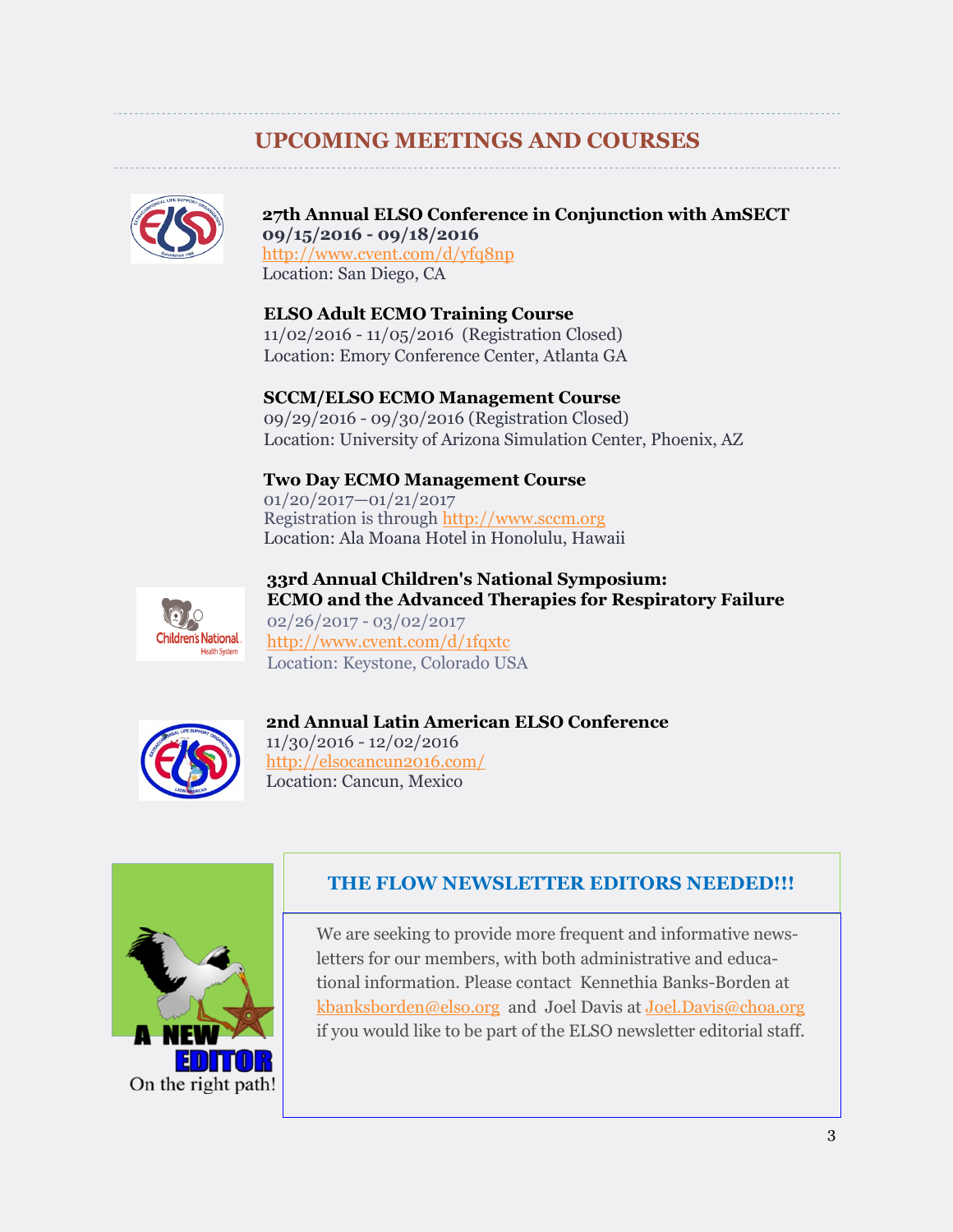# **Awards for Excellence September 2016—September 2019**

# **Award for Excellence in Life Support Platinum Level**



Children's Healthcare of Atlanta Children's of Alabama Duke University Hospital New York-Presbyterian Hospital/Columbia University Medical Center and Morgan Stanley Children's Hospital The Alfred Hospital, Melbourne, Australia

# **Award for Excellence in Life Support Gold Level**



Advocate Children's Hospital Oak Lawn Banner University Medical Center Tucson, AZ Boston Children's Hospital Children's Hospital of Illinois Children's Hospital of Pittsburgh of UPMC Children's National Health System Cincinnati Children's Hospital Medical Center Cohen Children's Medical Center, NY Doernbecher Children's Hospital ECMO Center Karolinska, Swedon Joe DiMaggio Children's Hospital Kosair Children's Hospital Legacy Emanuel Medical Center & Randall Children's Lucile Packard Children's Hospital Stanford Massachusetts General Hospital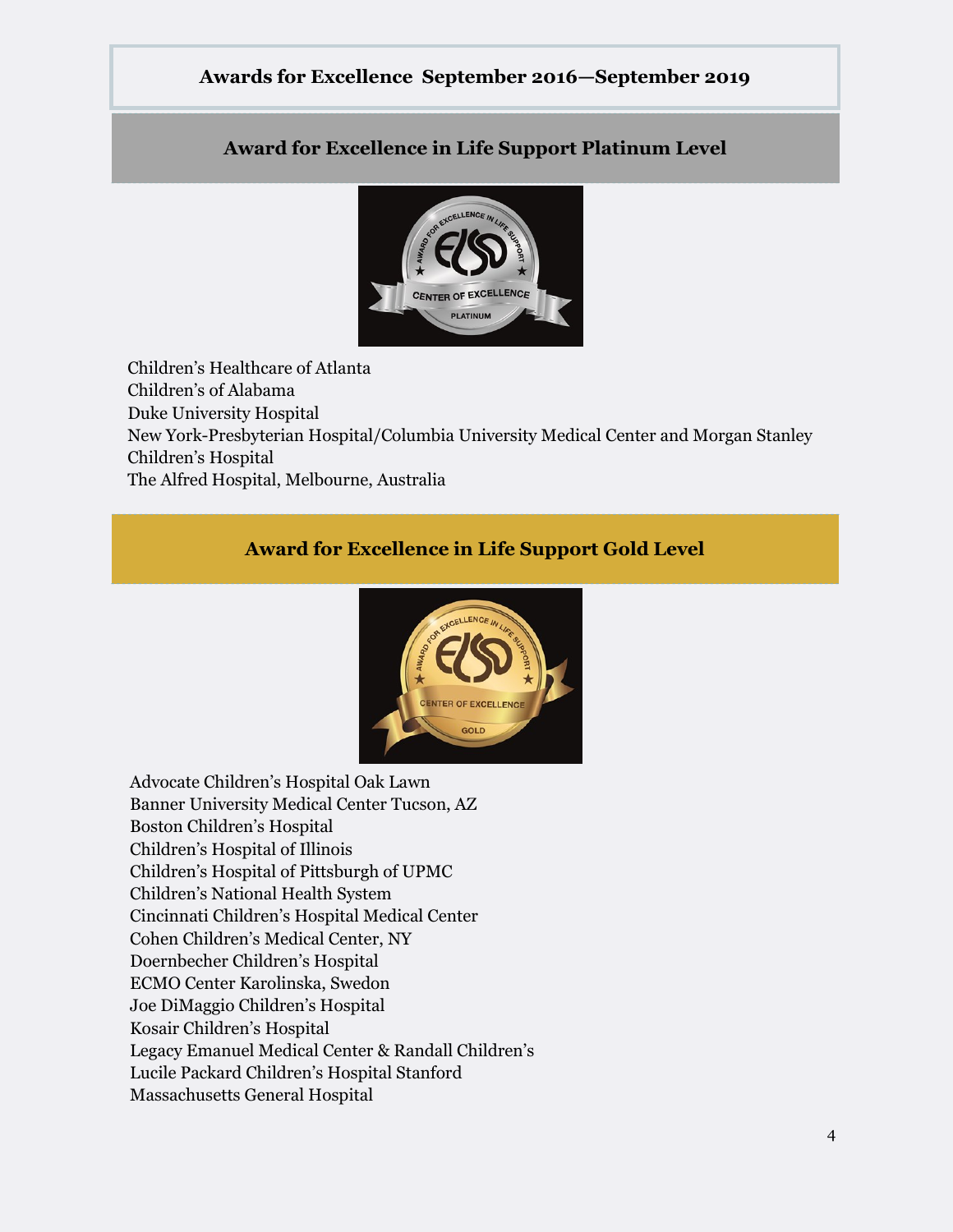Mater Misericordiae University Hospital, Dublin, Ireland Medical City Children's Hospital Nationwide Children's Hospital Nemours Alfred I. duPont Hospital for Children Ochsner Clinic Foundation Phoenix Children's Hospital Piedmont Atlanta Hospital Primary Children's Hospital Pusan National University Yangsan Hospital, South Korea Rady Children's Hospital Of San Diego Riley Hospital for Children Royal Hospital for Children, Glasgow Rush University Medical Center Seattle Children's Hospital The University of Texas Medical Branch University of Alabama Birmingham University of Iowa Hospitals and Clinics University of Michigan Health System Women & Children's Hospital of Buffalo

#### **Pathway To Excellence in Life Support**



Abbott Northwestern Hospital, Minneapolis, MN Advocate Condell Medical Center Baylor Scott and White, Temple, TX Beaumont Health Royal Oak, MI Florida Hospital Olando Hospital Christus Muguerza Alta Especialidad Houston Methodist Hospital Nippon Medical School Hospital ECMO Program, Tokyo Seton Medical Center Austin Swedish Health Services/Swedish Heart & Vascular Institute Vidant Medical Center Greenville, NC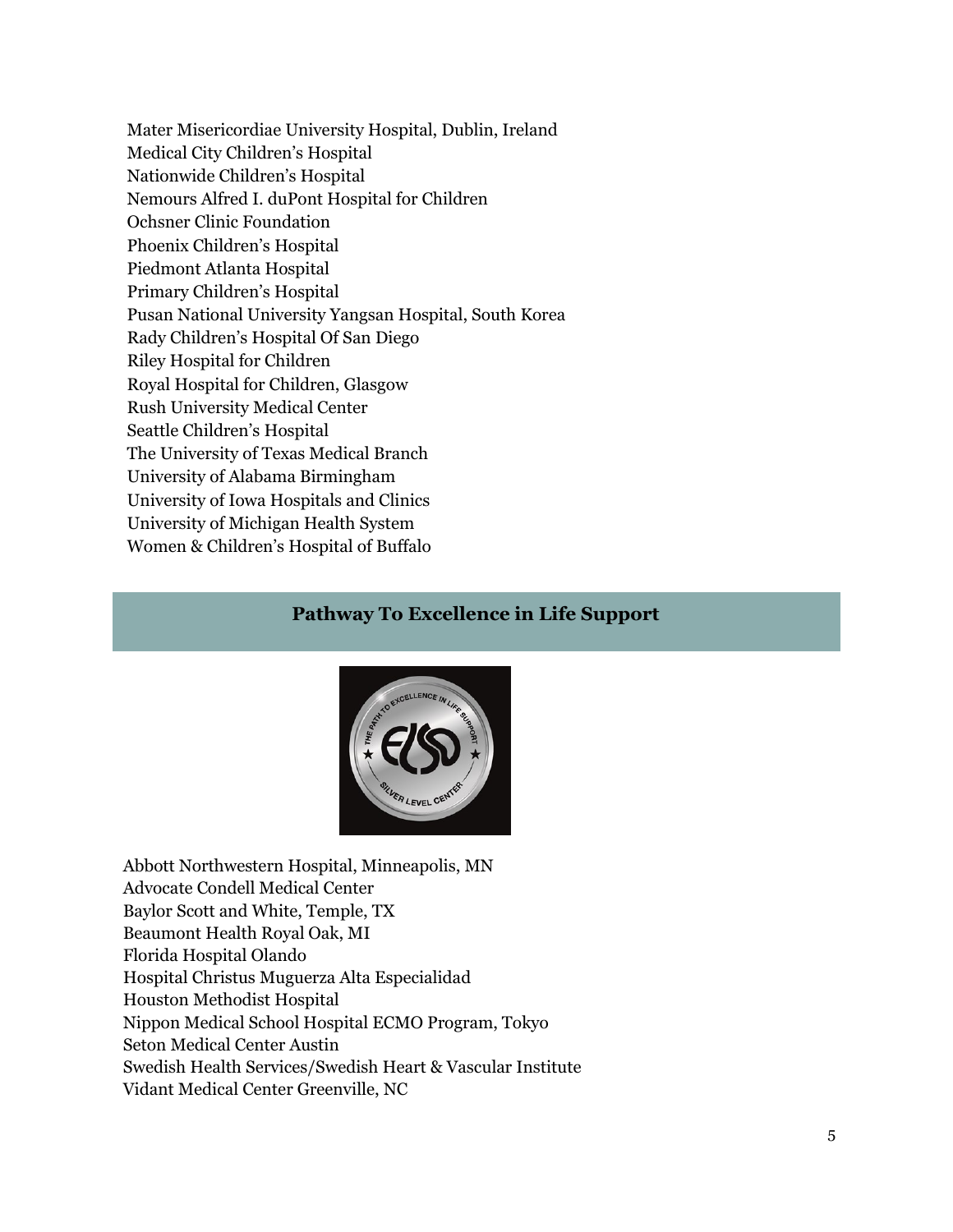#### **Extracorporeal Life Support Organization, Program Director Ballot 2016 Results**

# *C ongratulations to the newly elected members of the ELSO Steering Committee beginning September 2016!!*

#### **Chairman Elect**

#### **Mark Ogino MD**

Dr. Ogino's is the Medical Director of the Nemours Partnership Network, Director Critical Care Services, Medical Director Nemours Partners for Perinatal Management at Nemours Children's Health System. Dr. Ogino's passion is education and his clinical expertise and focus is in the field of Extracorporeal Life Support (ECLS). He has been an active member of the Extracorporeal Life Support Organization (ELSO) and served as the Chair of Logistics and Education and member of the Steering Committee from 2009-2015. During his term, Dr Ogino was responsible for developing the ELSO educational programs that are now established throughout the United States and globally in 4 continents. He is currently the Global Director of Education for ELSO. He remains actively involved with the international extracorporeal life support community, sharing his passion in the education of medical teams using advanced learning methods.

#### **Registry Committee Chairman**

#### **Ryan Barbaro, MD**

Dr. Barbaro is a pediatric intensivist and the Pediatric Co-Director of ECMO at the University of Michigan. He is also a data scientist with a masters degree in statistics and research design. Dr. Barbaro recently published the first risk adjustment model for neonatal and pediatric respiratory ECMO. He is applying these two models to aid in the measurement of center outcomes and to better understand which processes of care are associated with improved survival. He hopes to bring this training and application to the Extracorporeal Life Support Organization by joining the Steering Committee as the Registry Committee representative.

#### **Member At-large**

#### **Giles Peek, MD**

Dr. Peek has been involved with ECMO and ELSO since 1994 when "men were real men, women were real women and small furry creatures from Alpha Centuri were real small furry creatures from Alpha Centuri", in those days oxygenators were made of silicone and pumps had a raceway. Since then he was PI of the CESAR trial, coordinated the national ECMO response for H1N1 in the UK, has served as Chair of the Devices and Techniques committee and the inaugural chair of EuroELSO. He has also been a member of the ELSO guideline group, contributed to the ECMO specialists training manual, helped to edit the 3rd and 5th editions of the "Red Book". In January 2015 he moved to New York and continues as an active ECMOlogist and Director of an ELSO member center. Having now completed his move to the US he would like to serve the ELSO community once again and would bring a unique global perspective to the steering committee.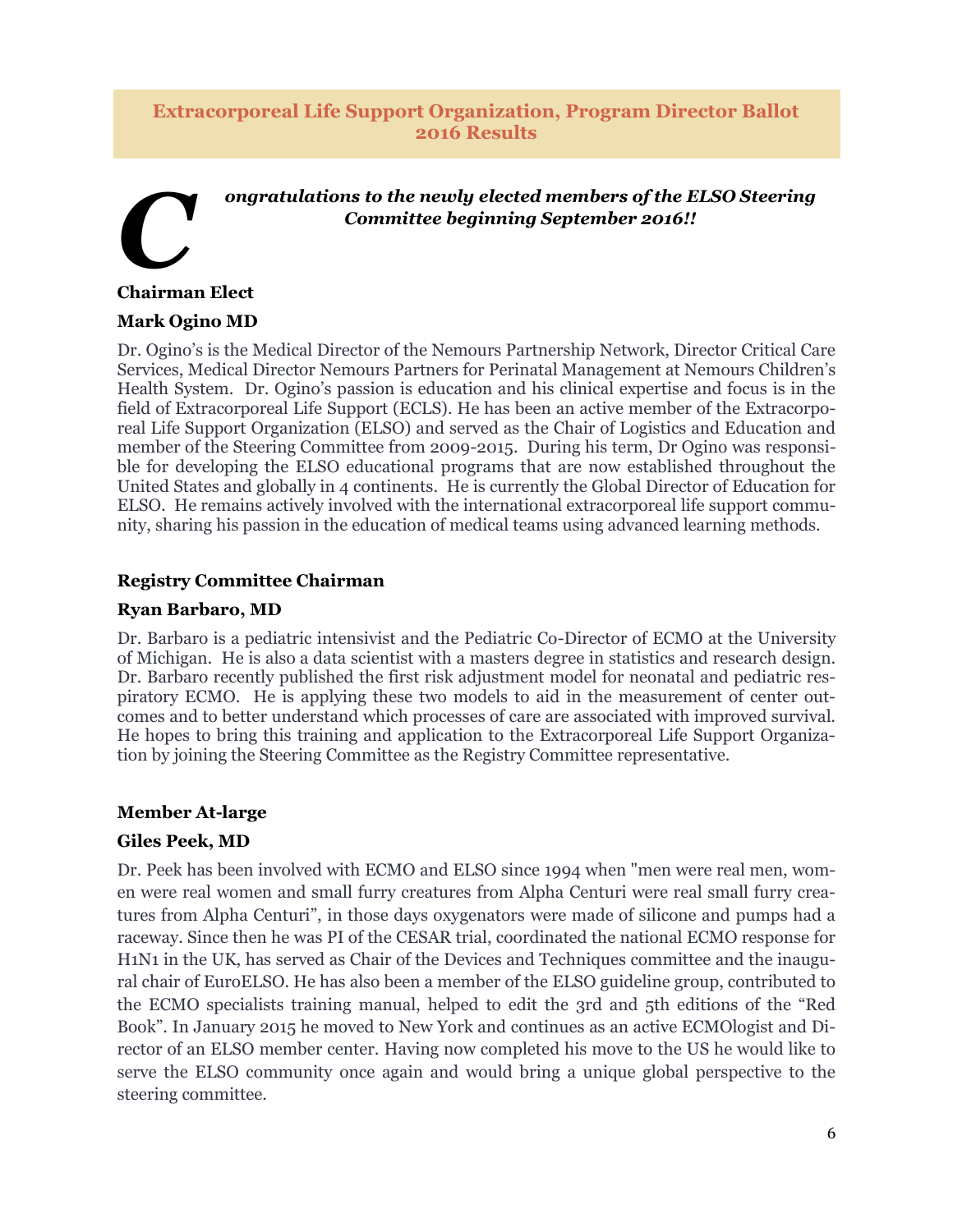# **Ravi Thiagarajan, MD**

Dr. Thiagarajan is a cardiac ICU physician at Boston Children's Hospital and has extensive experience with ECMO management. Along with Dr. Paden (Emory, Atlanta), he served as the registry co-Chair for the last 6 years. He is published extensively on pediatric ECMO and is interested in investigating and improving outcomes for children support with ECMO for cardiac disease and those supported following cardiopulmonary resuscitation.

# **Kenneth "Palle" Palmer, MD**

Dr. Palmer is a Associate Professor, ECMO Physician, and Critical Care Director at the Karolinska ECMO Center at the Karolinska University Hospital in Stockholm, Sweden. Dr. Palmer is the leading contributor to the development of ECMO Center Karolinska since 1986 and the main force behind the development of ECMO transport services at the Karolinska University Hospital. Dr. Palmer has been a vital contributor to improving and implementing ECMO in intensive care worldwide.

# **Cara Agerstrand, MD**

Dr. Agerstrand is an Assistant Professor of Medicine and Assistant Director of our Medical ECMO Program at Columbia/New York-Presbyterian Hospital. She is trained in pulmonary and critical care medicine and has extensive experience managing all manner of adult ECMO patients at a high-volume ECMO center. Dr. Agerstrand is becoming a leader in the field with multiple publications pertaining to ECMO. She has a particular interest in education and simulation in ECMO, and is currently the Medical Director of our ECMO simulation program. Dr. Agerstrand is committed to ELSO and has served on subcommittees including the ELSO Education Sub-committee and the ELSO Guidelines Sub-committee, and has served as faculty at numerous ELSO simulation courses, as well as at the American College of Chest Physician's Mechanical Ventilation and ECMO simulation sessions.

*P lease Welcome Dr. Michael McMullan as the new Chairman Elect and thank Dr. Jim Fortenberry who will become the new past chairman of the ELSO Steering Committee.*

We would like to recognize the individuals below whose term is ending from the Steering Committee this September. We thank you for your dedicated services, time, and commitment to servicing on the ELSO Steering Committee.

Dr. Jim Fortenberry Chairman Dr. Mike McMullan Chairman elect Dr. Bill Lynch Past Chair Dr. Ravi Thiagarajan Registry Dr. Matt Paden Registry Dr. Ivor Berkowitz at large Dr. Thomas Pranikoff at large Mr. Bill Harris, CCP Perfusion Liaison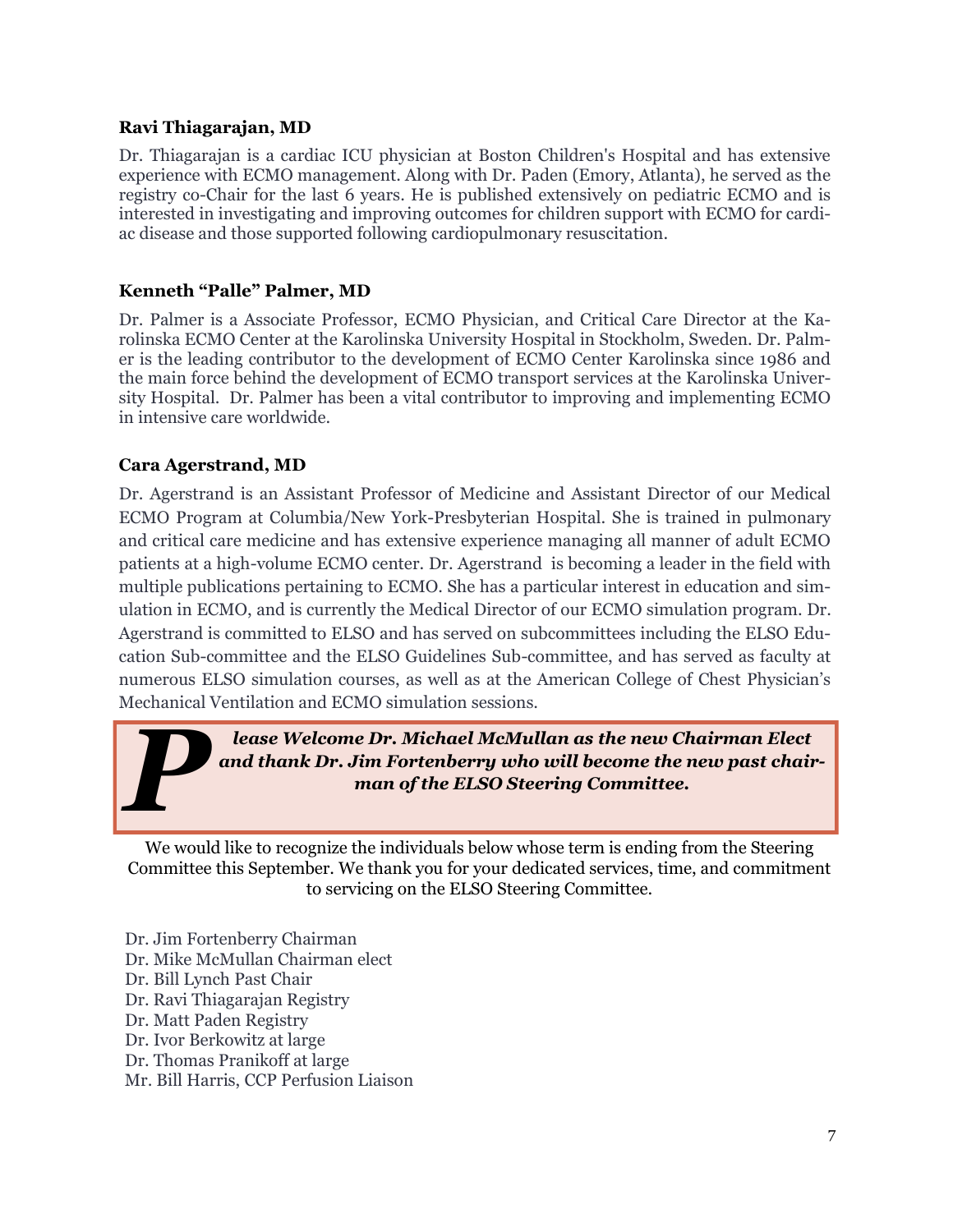# Need to Know

pen Registration For The Two Day ECMO Management Workshop Co-located With SCCM In Honolulu, Hawaii

**WHEN:** Friday, January 20th & 21st, 2017 **WHERE:** Ala Moana Hotel in Honolulu, Hawaii **REGISTRATION:** Through HTTP://[WWW](http://www.sccm.org).SCCM.ORG

**UPDATE ON NONTUBERCULOUS MYCOBACTERIA (NTM) INFECTIONS AND HEATER-COOLER DEVICES FROM THE CIRCULATORY SYSTEM DEVICES PAN-EL OF THE MEDICAL DEVICES ADVISORY COMMITTEE TO THE FOOD AND DRUG ADMINISTRATION (FDA)**

Please note the following notice from the FDA that may have implications for your US center:

[http://www.fda.gov/downloads/AdvisoryCommittees/CommitteesMeetingMaterials/](http://www.fda.gov/downloads/AdvisoryCommittees/CommitteesMeetingMaterials/MedicalDevices/MedicalDevicesAdvisoryCommittee/CirculatorySystemDevicesPanel/UCM505732.pdf) [MedicalDevices/MedicalDevicesAdvisoryCommittee/CirculatorySystemDevicesPanel/](http://www.fda.gov/downloads/AdvisoryCommittees/CommitteesMeetingMaterials/MedicalDevices/MedicalDevicesAdvisoryCommittee/CirculatorySystemDevicesPanel/UCM505732.pdf) [UCM505732.pdf](http://www.fda.gov/downloads/AdvisoryCommittees/CommitteesMeetingMaterials/MedicalDevices/MedicalDevicesAdvisoryCommittee/CirculatorySystemDevicesPanel/UCM505732.pdf)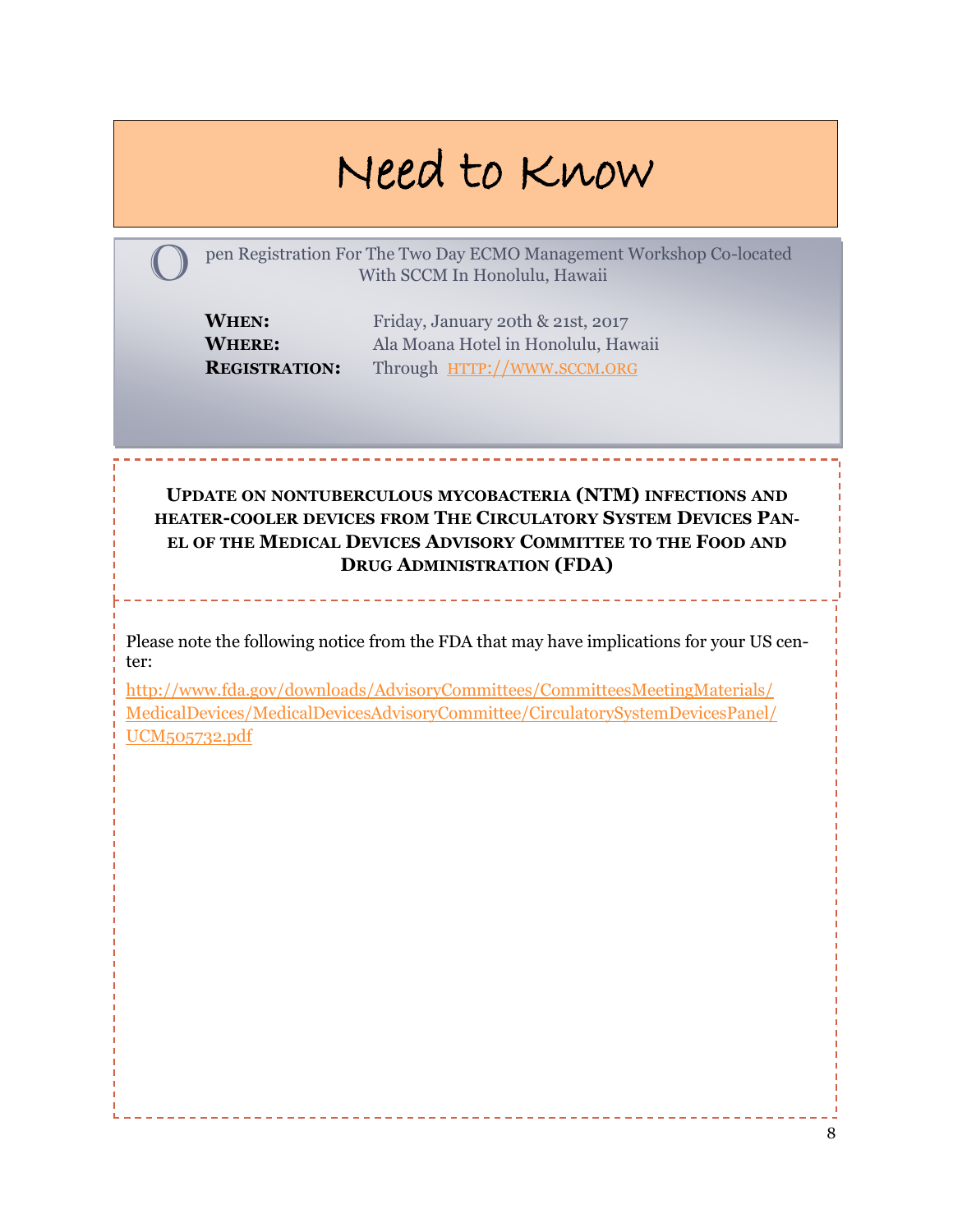#### **WEBSITE CORNER**

The ELSO Website is up and running at **[www.elso.org!](http://www.elso.org)** Please stop by and see what you may have been missing! All ELSO Member institutions have an Administrative Account for your ELSO Registry data entry. This account can create separate accounts for your local physicians and ECMO Specialists. Contact your local ECMO Coordinator to get your accounts set up!

Key areas of the website to look at are:

- [ELSO Guidelines](https://www.elso.org/Resources/Guidelines.aspx) : Provides PDFs of the recommendations from the various ELSO Committees. Very valuable for talking with your administrators about new or updating policies!
- [ELSO Job Postings:](https://www.elso.org/Resources/JobListings.aspx) Need a new job in ECMO? Need to post a job for an ECMO Specialist or ECMO Coordinator? Fill out the form and you'll have access to the rest of the ELSO community!
- [Discussion Board](https://www.elso.org/Resources/DiscussionBoard.aspx) : Have a question that you've always wanted to ask? Have a weird case that left you scratching your head? Ask your questions and post your experiences to the ELSO Discussion Board. We have a community of folks that want to talk ECMO with you!

#### **Discussion Board Topics of the Month**

Here we will list the hottest topics on the web. Stop by and provide your input!

- [Sweep for Quadrox on Infants:](https://www.elso.org/Resources/DiscussionBoard/tabid/111/forumid/1/threadid/733/scope/posts/Default.aspx) How do you manage sweep rates on adult quadroxes used on smaller patients?
- [Rapid Fluid Removal Following ECPR w/ Clear Prime:](https://www.elso.org/Resources/DiscussionBoard/tabid/111/forumid/14/threadid/648/scope/posts/Default.aspx) How can you get back to a good Hct quickly?
- [Bubble Detection on ECMO:](https://www.elso.org/Resources/DiscussionBoard/tabid/111/forumid/17/threadid/764/scope/posts/Default.aspx) Are you using a bubble detector? Does it servo-regulate?
- [Medos Hilite:](https://www.elso.org/Resources/DiscussionBoard/tabid/111/forumid/17/threadid/744/scope/posts/Default.aspx) In light of the recent Quadrox shortage, what are people using?



# **Discussion Board Contributor of the Month!**

Congratulations to Matthew Dotson, BSN, RN, CCRN from Johns Hopkins All Children's Hospital in St. Petersburg, FL! Keep those posts coming! And thanks to Matt for providing a candid snapshot into the inner workings of the ECMO program at All Children's!

# **Logging On**

All ELSO Member institutions have an Administrative Account for your ELSO Registry data entry. This account can create separate accounts for your local physicians and ECMO Specialists. Contact your local ECMO Coordinator to get your accounts set up!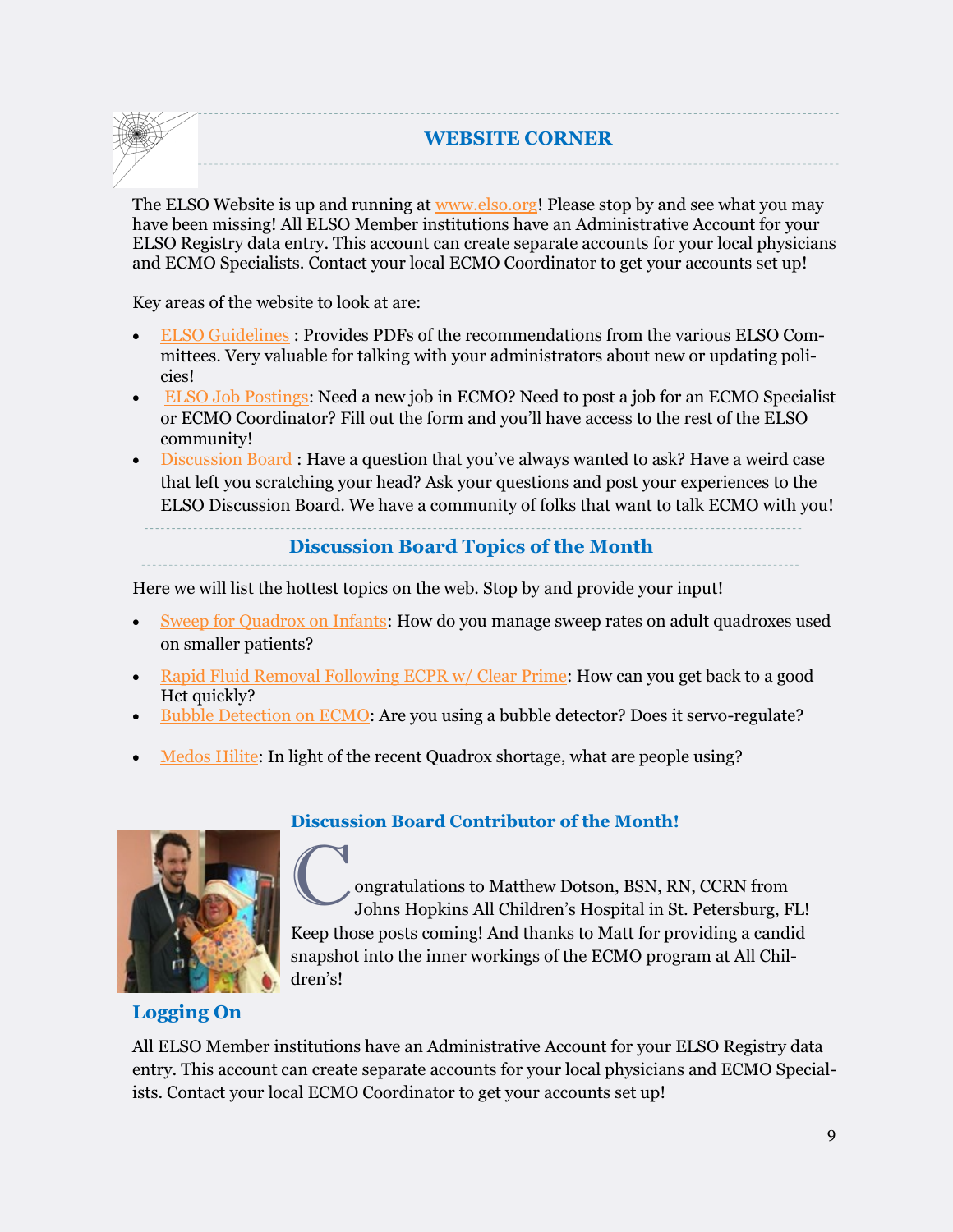

# **SURVEYS**

At the request of several centers, the steering committee has decided to include links to center surveys in ELSO's periodic eletter. Each time we will describe the purpose of the study, who is asked to participate, and who is collecting the data. All surveys will be linked to "survey-monkey" which will collect the data. If you have a survey you would like to submit, please send the information to ELSO via Kennethia Banks-Borden at [kbanksborden@elso.org](mailto:kbanksborden@elso.org)

# **IMPORTANT!! SURVEY: VENTILATION PRACTICES IN VA ECMO**

Dear ECMO provider,

'Ventilation strategies during ECMO vary from centre to centre, and very little is published about ventilation strategies for VA ECMO.

This survey is being conducted to identify current ventilation practices during ECMO worldwide, comparing differences and similarities for VV and VA ventilation strategies. Knowledge of these practical aspects will assist the development of research priorities and care standards which are currently lacking in this area.'

[https://www.surveymonkey.com/r/Ventilation\\_Strategies](https://www.surveymonkey.com/r/Ventilation_Strategies)

Malaika Hedwig Mendonca Division Chief Clinical Services

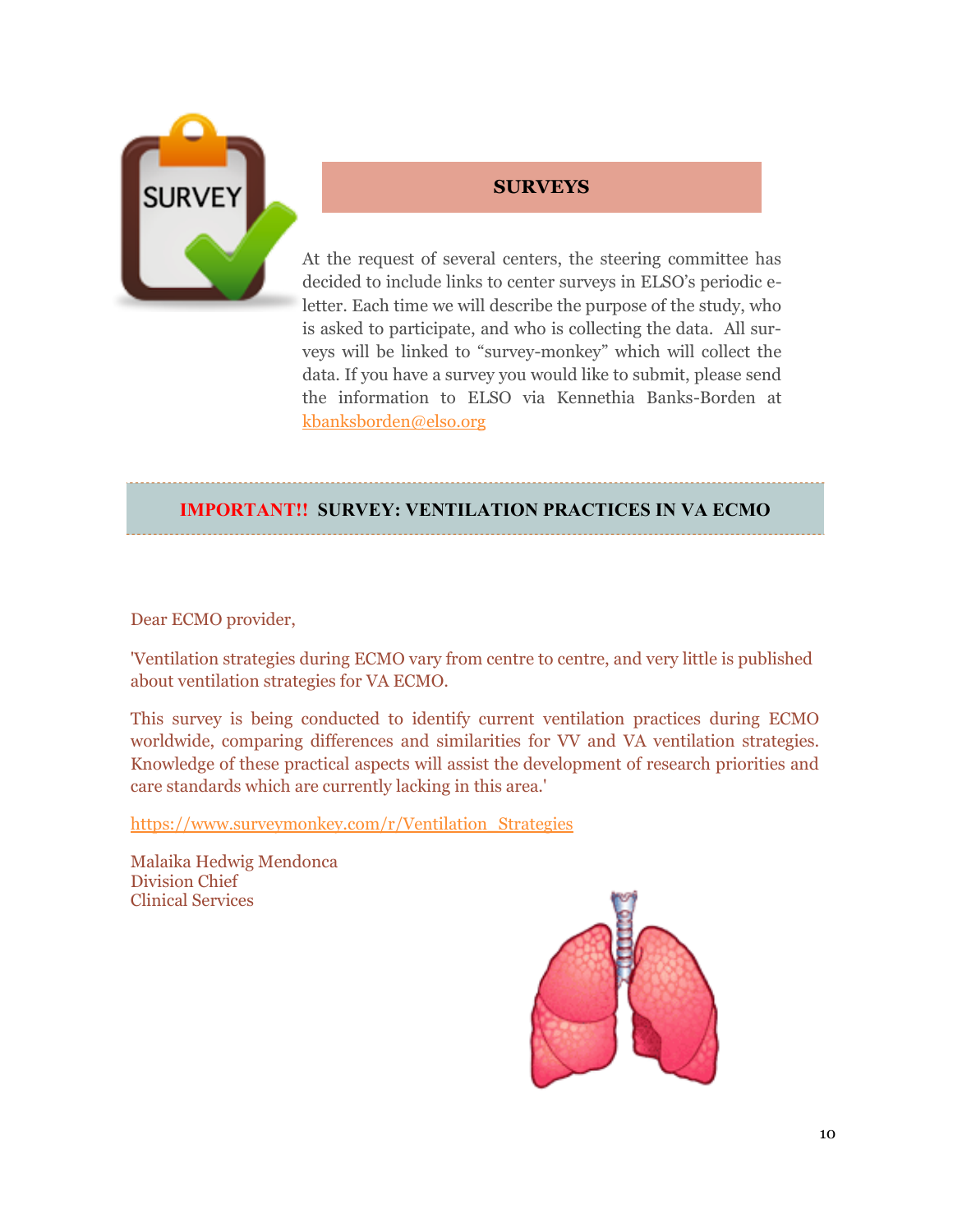

Dear ECMO Provider,

In collaboration with ELSO, we are trying to learn about the range of ways in which eCPR is used, in order to improve the care of patients treated with this emerging therapy.

Many of you were contacted in February and kindly responded to our survey. If this applies to you, you will have an option to check a "repeat previous responses" box, so we kindly ask that you begin the survey.

In collaboration with other centers engaged in eCPR and with ELSO, we are requesting that you, or your program coordinator, be so kind as to answer 30 brief questions regarding the characteristics of your center's eCPR program/abilities, such that we may understand the current characteristics of this emerging application throughout world.

As a collaborative, we are trying to gather best practice and knowledge around this emerging application. Please feel free to visit our webpage to learn more about the collaborative. Answers will be geographically identifiable, but aggregated and otherwise de-identified for analysis.

#### <http://bit.ly/ELSOeCPR>

If you have any questions or concerns, please do not hesitate to contact me directly.

Sincerely, Joseph Tonna, MD Associate Director, ECMO Services